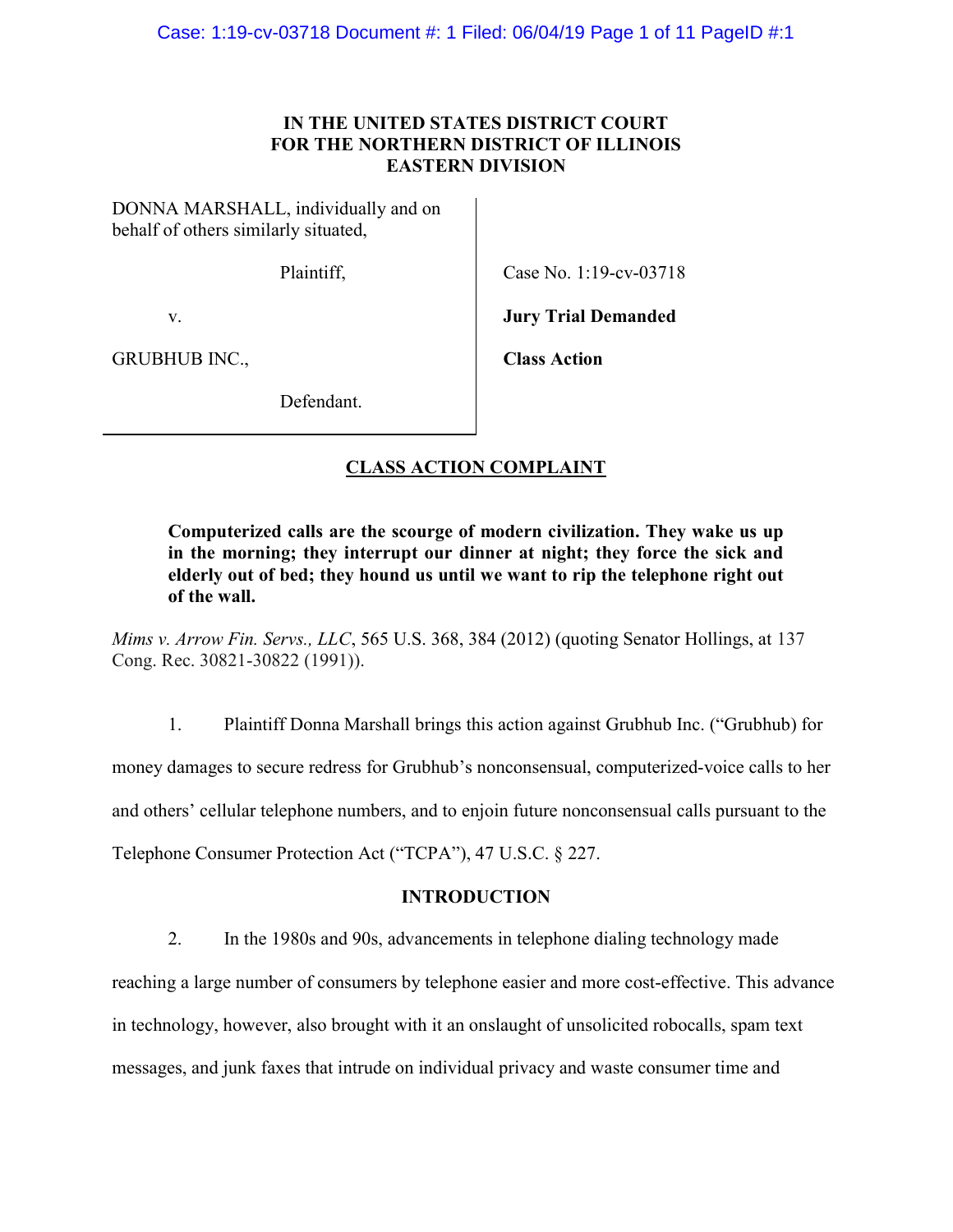### Case: 1:19-cv-03718 Document #: 1 Filed: 06/04/19 Page 2 of 11 PageID #:2

money. As a result, the federal government and numerous states have enacted legislation to combat these widespread telecommunications abuses. As Congress recognized:

Many customers are outraged over the proliferation of intrusive, nuisance calls to their homes…. Banning such automated or prerecorded telephone calls to the home, except when the receiving party consents to receiving the call or when such calls are necessary in an emergency situation affecting the health and safety of the consumer, is the only effective means of protecting telephone consumers from this nuisance and privacy invasion.

Pub. L. No. 102-243, 105 Stat. 2394 § 2(6, 12) (1991).

3. As is relevant here, federal law under the TCPA prohibits "mak[ing] any call (other than a call made for emergency purposes or made with the prior express consent of the called party) using any automatic telephone dialing system or an artificial or prerecorded voice … to any telephone number assigned to a … cellular telephone service[.]" 47 U.S.C. § 227(b)(1)(A)(iii). The TCPA provides for injunctive relief and the greater of actual damages or \$500 per violation, which can be trebled where the statute was "willfully or knowingly" violated. 47 U.S.C. § 227(b)(3).

### **PARTIES**

- 4. Plaintiff Donna Marshall is a natural person who resides in Georgia.
- 5. Defendant Grubhub Inc. is a corporation headquartered in Chicago, Illinois.

### JURISDICTION AND VENUE

6. This Court has federal question subject matter jurisdiction over this action pursuant to 28 U.S.C. § 1331 with respect to Plaintiff's TCPA claims. Mims v. Arrow Financial Services, Inc., 132 S. Ct. 740 (2012).

7. The Court has personal jurisdiction and venue is appropriate in this District under 28 U.S.C. § 1391(a) because Grubhub does business in this District, and because a substantial portion of the events giving rise to this cause of action occurred in this District.

- 2 -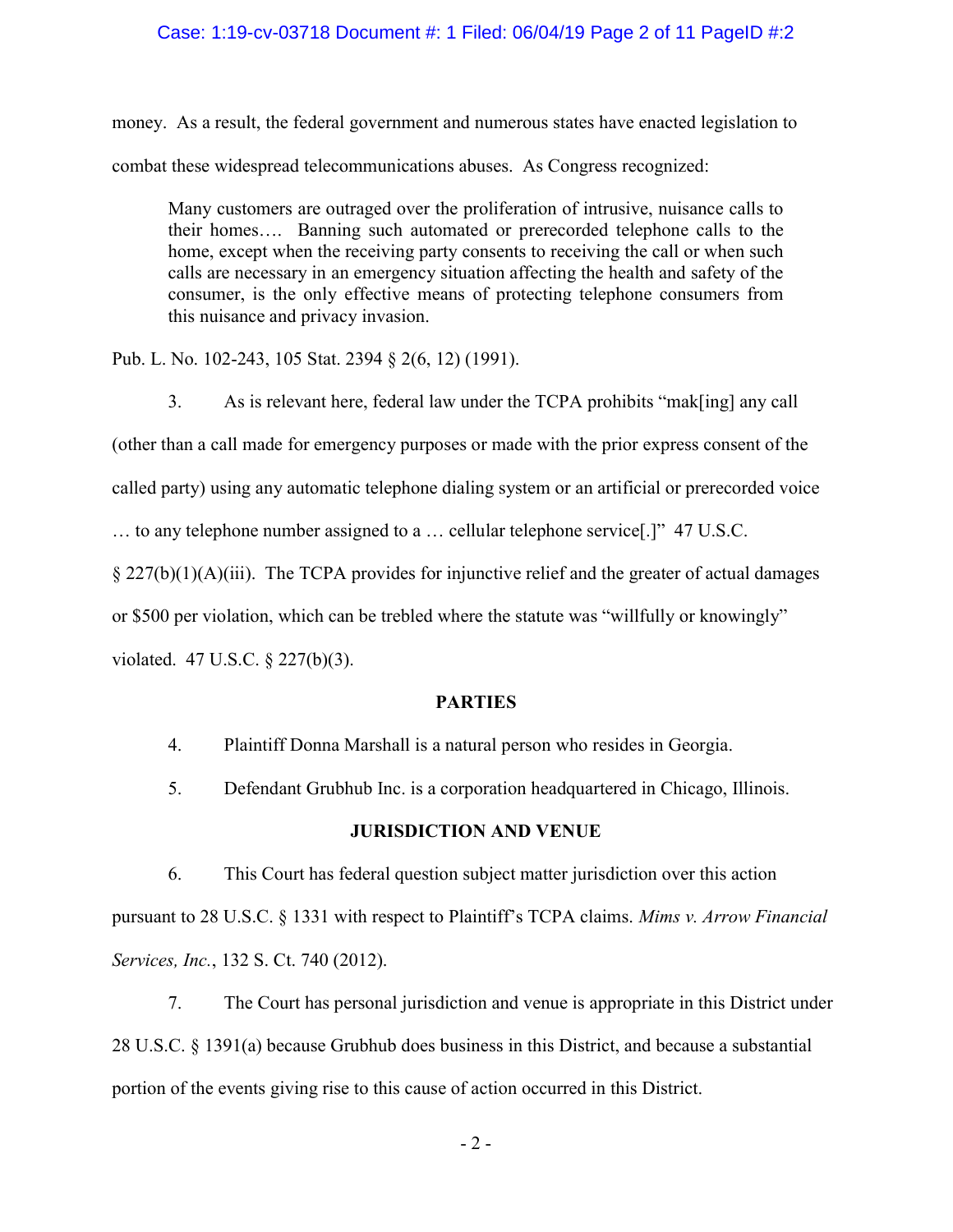### Case: 1:19-cv-03718 Document #: 1 Filed: 06/04/19 Page 3 of 11 PageID #:3

### FACTS

8. Grubhub uses autodialed and prerecorded/artificial-voice calls to assist it with communicating with customers, employees, and delivery people.

9. Grubhub has called Plaintiff's cellular telephone number dozens – or possibly even hundreds – of times, effectively preventing her from using her phone, and clogging up her voice mail. Below is a screenshot from Plaintiff's cell phone reflecting some such messages from Defendant:

| $-$ AT&T<br>4:44 PM           |                                    |
|-------------------------------|------------------------------------|
| Voicemail                     | Edit                               |
| Greeting                      | 11:31 AM                           |
| (773) 365-9156                | $\binom{1}{1}$                     |
| Chicago, IL                   | :13                                |
| (773) 365-9197<br>Chicago, IL | Yesterday<br>$\circ$<br>0:55       |
| (773) 365-9156                | Yesterday $\binom{1}{1}$           |
| Chicago, IL                   | 1:0.3                              |
| (773) 365-9164<br>Chicago, IL | Yesterday<br>$\bigcirc$<br>1:17    |
| (773) 365-9034                | Yesterday <sub>(1)</sub>           |
| Chicago, IL                   | 0:12                               |
| (773) 365-9156<br>Chicago, IL | Yesterday<br>$\circled{1}$<br>0:15 |
| (773) 365-9028                | Yesterday                          |
| Thingan II                    | $\overline{1}$                     |
| Favorites                     | 0.06                               |
| Recents                       | Keypad                             |
| Contacts                      | Voicemail                          |

10. All or most of the calls to Plaintiff's cell phone included a robotic or prerecorded

voice, and many of these calls left voice mails. Plaintiff's phone transcribed the voice mails: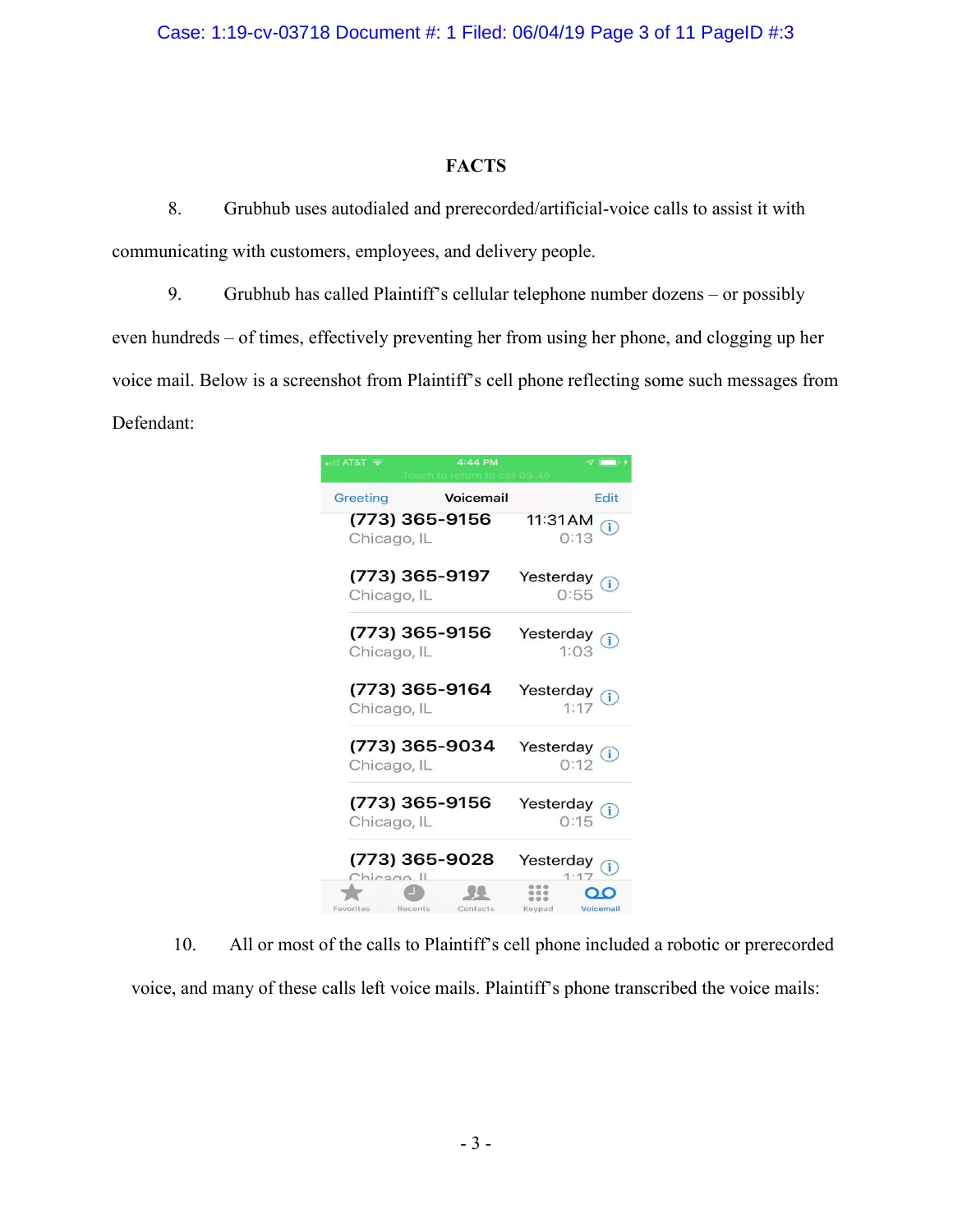# Case: 1:19-cv-03718 Document #: 1 Filed: 06/04/19 Page 4 of 11 PageID #:4

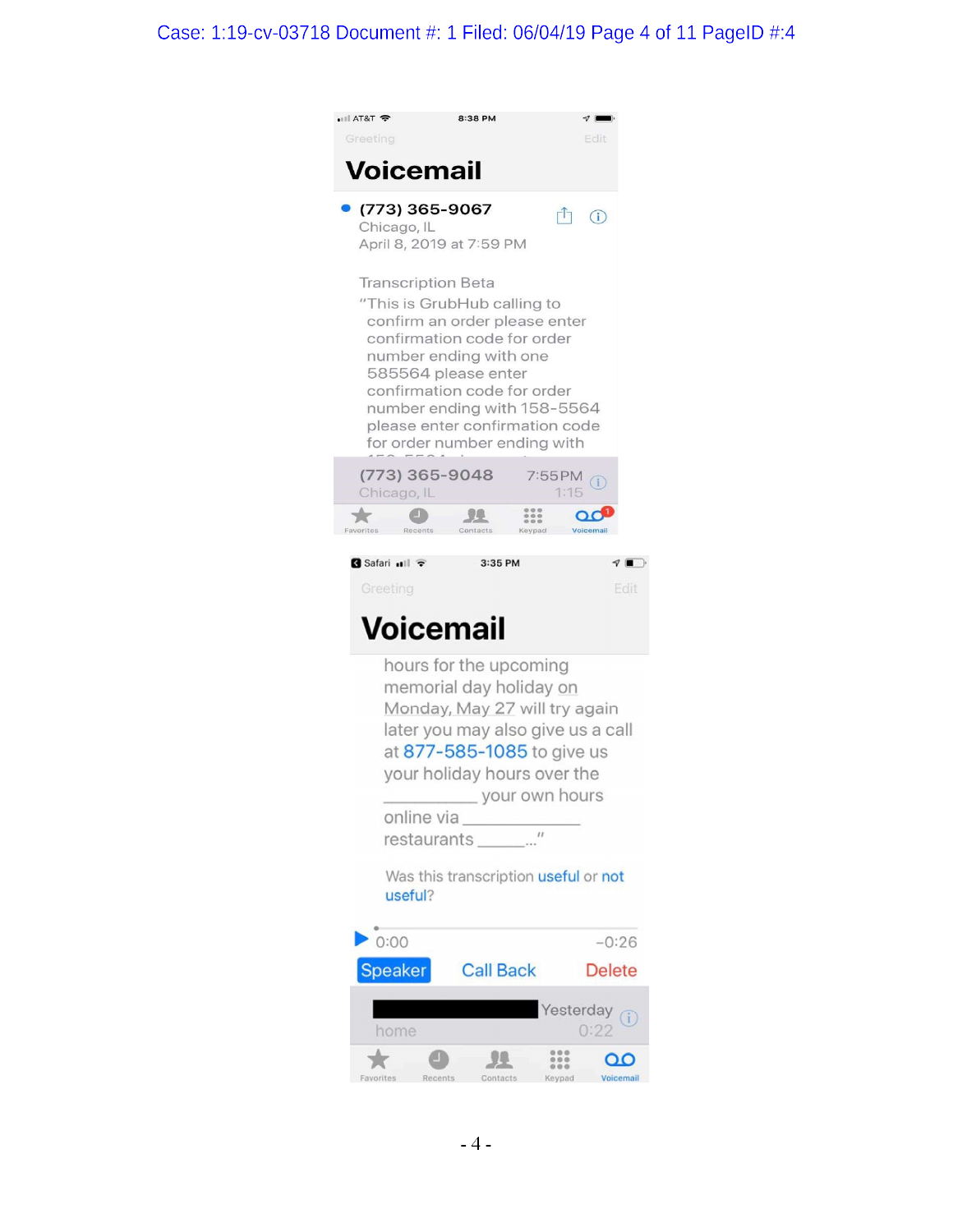#### Case: 1:19-cv-03718 Document #: 1 Filed: 06/04/19 Page 5 of 11 PageID #:5

11. The equipment Grubhub used to call Plaintiff and others not only had the capacity to store or produce telephone numbers to be called using a random or sequential number generator (and to dial such numbers), but was also programmed to sequentially or randomly access, dial, and call these stored telephone numbers. These calls were made with equipment capable of dialing numerous phone numbers in a short period of time, without human intervention, as part of an automated process that engaged such capabilities when it called Plaintiff and the class.

12. Shortly after Plaintiff began receiving these calls, Plaintiff called Grubhub at 877- 585-1085 and asked that it please stop calling. Grubhub assured Plaintiff that it would look into the matter to ensure the calls would stop. Grubhub called Plaintiff back to inform her that the problem was fixed and the calls would stop; however, the calls continued.

13. On April 23, 2019, at approximately 12:17 P.M. Eastern Daylight Time, Plaintiff returned a call to Grubhub by calling one of the numbers on her caller ID. She spoke to a person who identified himself as Henry, and again requested that Grubhub stop calling. Nevertheless, Grubhub continued to call Plaintiff.

14. Many of the people, including Plaintiff, to whom Grubhub made, or caused to be made, autodialed or prerecorded-voice calls, never expressly consented to receive such calls. In fact, many expressly told Grubhub not to call their phones, like Plaintiff.

15. Plaintiff and the class have been damaged by these calls. Their privacy was improperly invaded, Defendant's calls temporarily seized and trespassed upon the use of their phones, and they were forced to divert attention away from other activities to address the calls. Defendant's calls were annoying and a nuisance, and wasted the time of Plaintiff and the class. See, e.g., Mims v. Arrow Fin. Servs., Inc., 132 S. Ct. 740 (Jan. 18, 2012) (discussing

- 5 -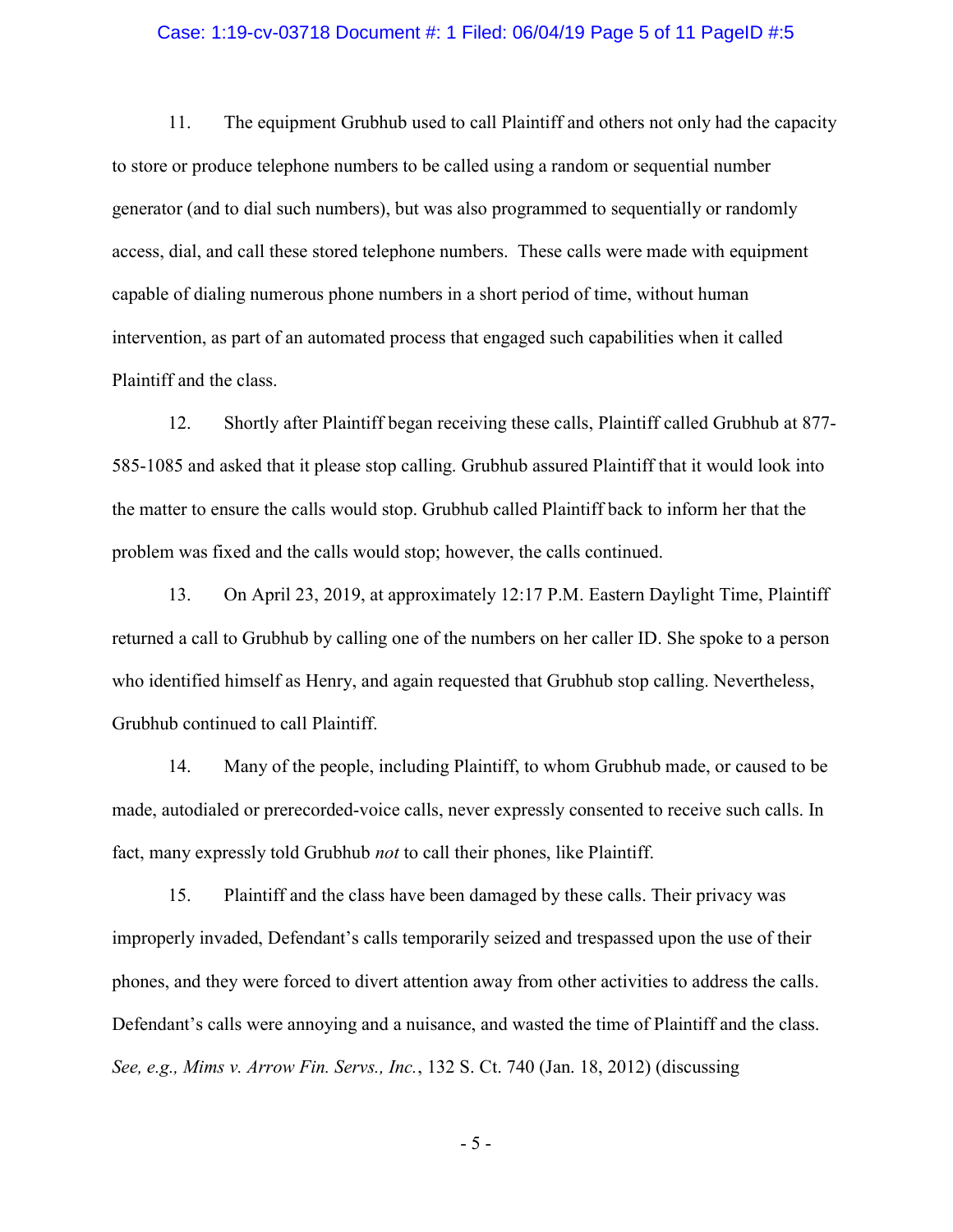### Case: 1:19-cv-03718 Document #: 1 Filed: 06/04/19 Page 6 of 11 PageID #:6

congressional findings of consumer "outrage" as to autodialed and prerecorded calls).

# CLASS ACTION ALLEGATIONS

16. Plaintiff brings this action under Federal Rules of Civil Procedure 23(b)(2) and

(b)(3), on behalf of a class consisting of:

All persons in the United States whose cellular telephone number Grubhub called using similar dialing equipment as was used to call Plaintiff, or an artificial or prerecorded voice, where the recipient had not provided such number to Grubhub, and where such call occurred on or after the date four years prior to the filing of this action.

17. Upon information and belief, there were more than 100 persons in the above

class.

18. Common questions of law or fact exist as to all members of the class, which predominate over any questions solely affecting any individual member, including Plaintiff. Such questions common to the class include but are not limited to:

- a. Whether the calls to Plaintiff and the class were made using an "automatic telephone dialing system" as such term is defined or understood under the TCPA and applicable FCC regulations and orders;
- b. Whether the calls to Plaintiff and the class were made using an artificial or prerecorded voice as such terms are defined or understood under the TCPA and applicable FCC regulations and orders
- c. Whether Grubhub had proper consent to call the cell phone numbers of Plaintiff and the other members of the class; and
- d. Damages, including whether any violations were performed willfully or knowingly, such that Plaintiff and the other members of the class are entitled to treble damages under 47 U.S.C. § 227(b)(3).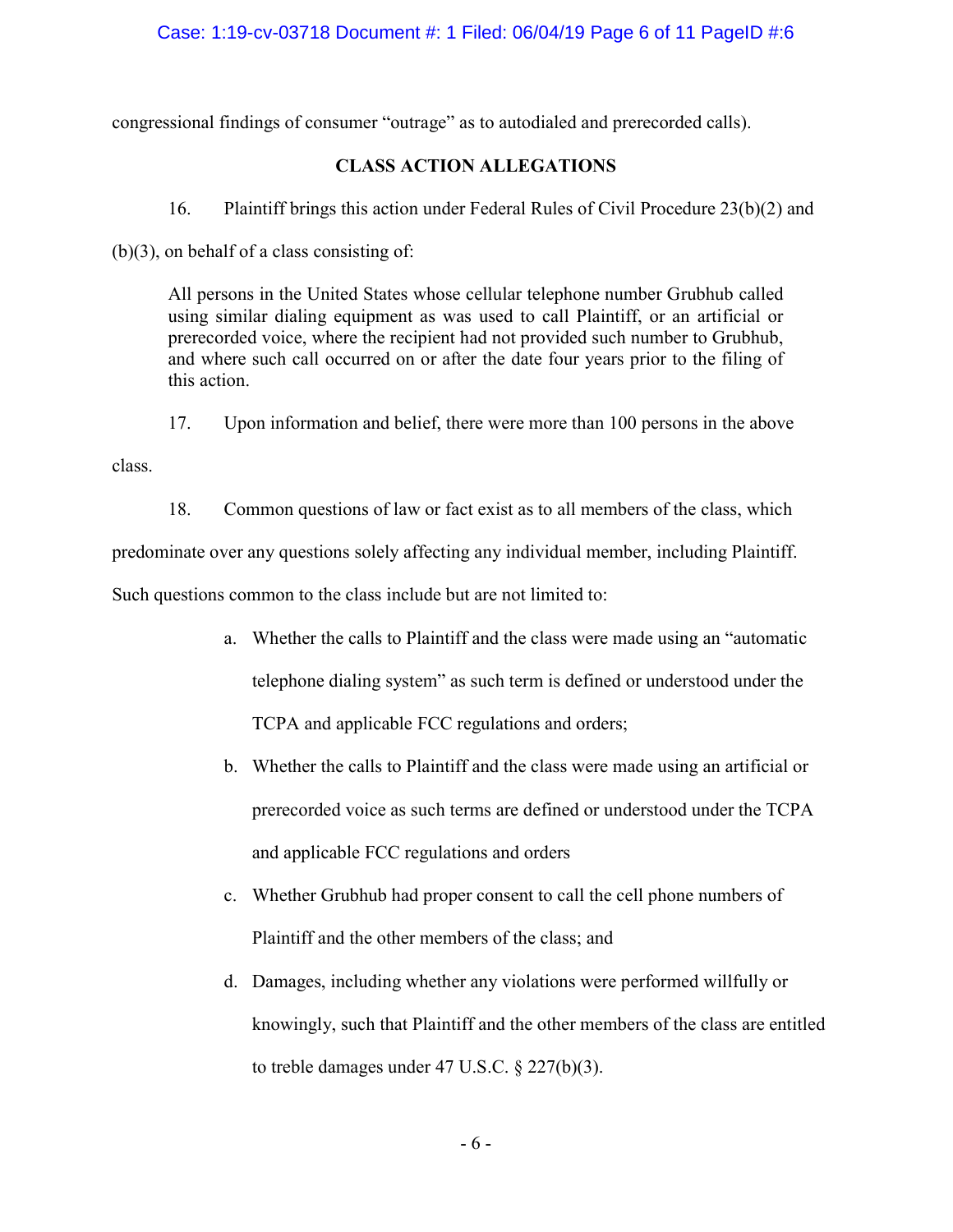#### Case: 1:19-cv-03718 Document #: 1 Filed: 06/04/19 Page 7 of 11 PageID #:7

19. Plaintiff's claims are typical of the claims of the other members of the class. The factual and legal bases of liability to Plaintiff and the other members of the class are the same: Grubhub violated the TCPA by causing automated calls to be made to the cellular telephone number of each member of the class without permission.

20. Plaintiff will fairly and adequately protect the interests of the class. Plaintiff has no interests that might conflict with the interests of the class. Plaintiff is interested in pursuing her claims vigorously, and she has retained counsel competent and experienced in class and complex litigation, including with regards to the claims alleged herein.

21. Class action treatment is superior to the alternatives for the fair and efficient adjudication of the controversy alleged herein. Such treatment will permit a large number of similarly situated persons to prosecute their common claims in a single forum simultaneously, efficiently, and without the duplication of effort and expense that numerous individual action would entail. There are, on information and belief, thousands of class members, such that joinder of all members is impracticable.

22. No difficulties are likely to be encountered in the management of this action that would preclude its maintenance as a class action, and no superior alternative exists for the fair and efficient adjudication of this controversy.

23. Defendant has acted and failed to act on grounds generally applicable to Plaintiff and the other members of the class, thereby making relief appropriate with respect to the class as a whole. Money damages are insufficient to wrench compliance with the TCPA, as demonstrated by (1) Grubhub continuing to violate the TCPA despite having already been sued for violations thereof, and (2) Grubhub's unwillingness – or inability – to stop calling Plaintiff, despite requests to stop.

- 7 -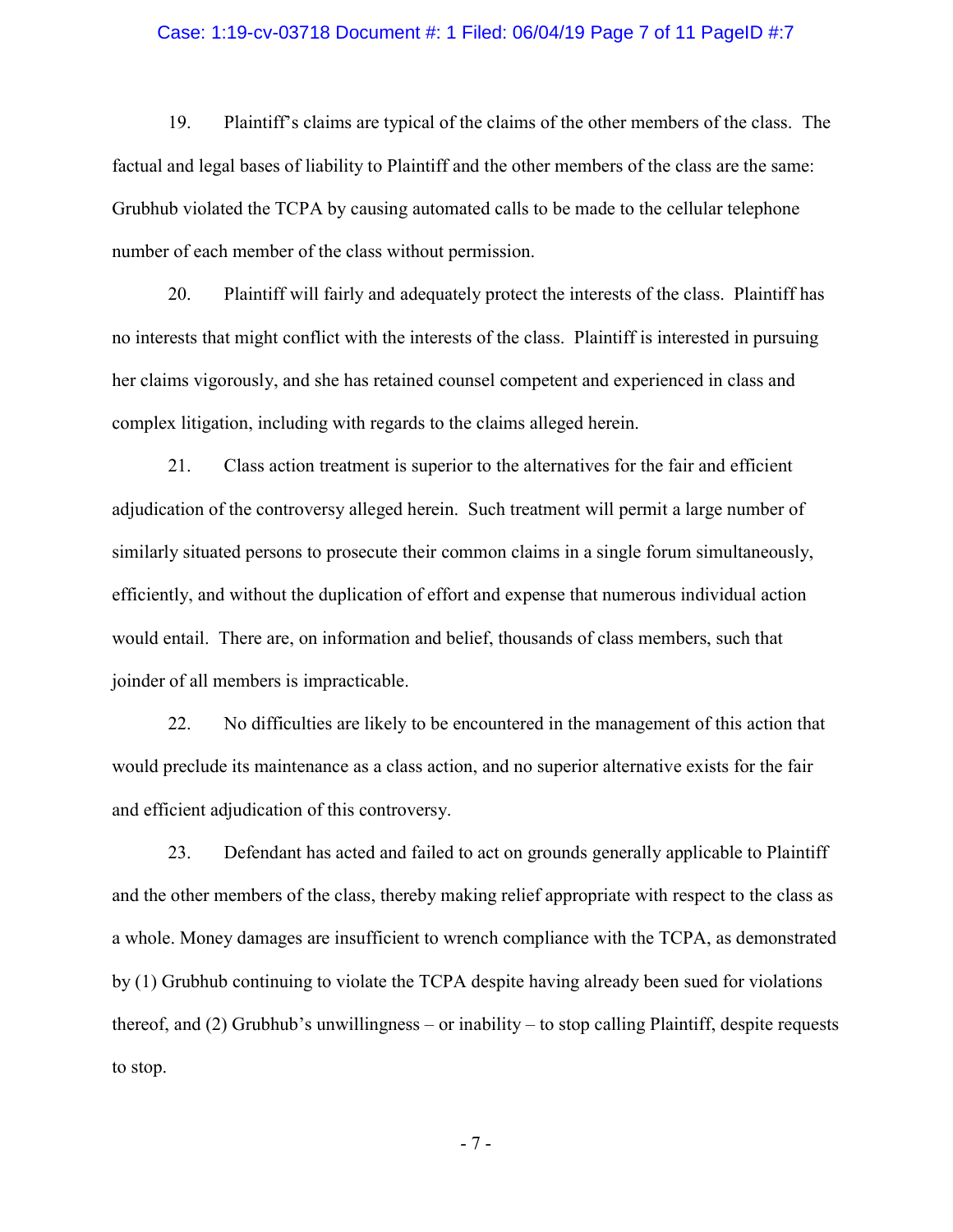#### Case: 1:19-cv-03718 Document #: 1 Filed: 06/04/19 Page 8 of 11 PageID #:8

24. Prosecution of separate actions by individual members of the class, should they even realize that their rights have been violated, would likely create the risk of inconsistent or varying adjudications with respect to individual members of the class that would establish incompatible standards of conduct.

25. The identity of the class is, on information and belief, readily identifiable from Defendant or its vendors' records.

### COUNT I Violations of the TCPA, 47 U.S.C. § 227

26. Plaintiff re-alleges and incorporates the foregoing allegations as if fully set forth herein.

27. It is a violation of the TCPA to make "any call (other than a call made for emergency purposes or made with the prior express consent of the called party) using any automatic telephone dialing system or an artificial or prerecorded voice … to any telephone number assigned to a ... cellular telephone service...." 47 U.S.C. § 227(b)(1)(A)(iii).

28. Grubhub initiated, or caused to be initiated, nonconsensual, non-emergency calls to the cellular telephone numbers of Plaintiff and the other members of the class using an automatic telephone dialing system that also utilized an artificial or prerecorded voice.

29. These violations were willful or knowing.

30. To the extent that some of the calls to Plaintiff and the class were made by vendors of Grubhub, Grubhub is liable for those calls, too.

31. As a result of Defendant's conduct and pursuant to Section 227(b)(3) of the TCPA, Plaintiff and the other members of the class were harmed and are each entitled to a minimum of \$500 in damages for each violation. Plaintiff and the class are also entitled to an injunction against future calls. 47 U.S.C. § 227(b)(3).

- 8 -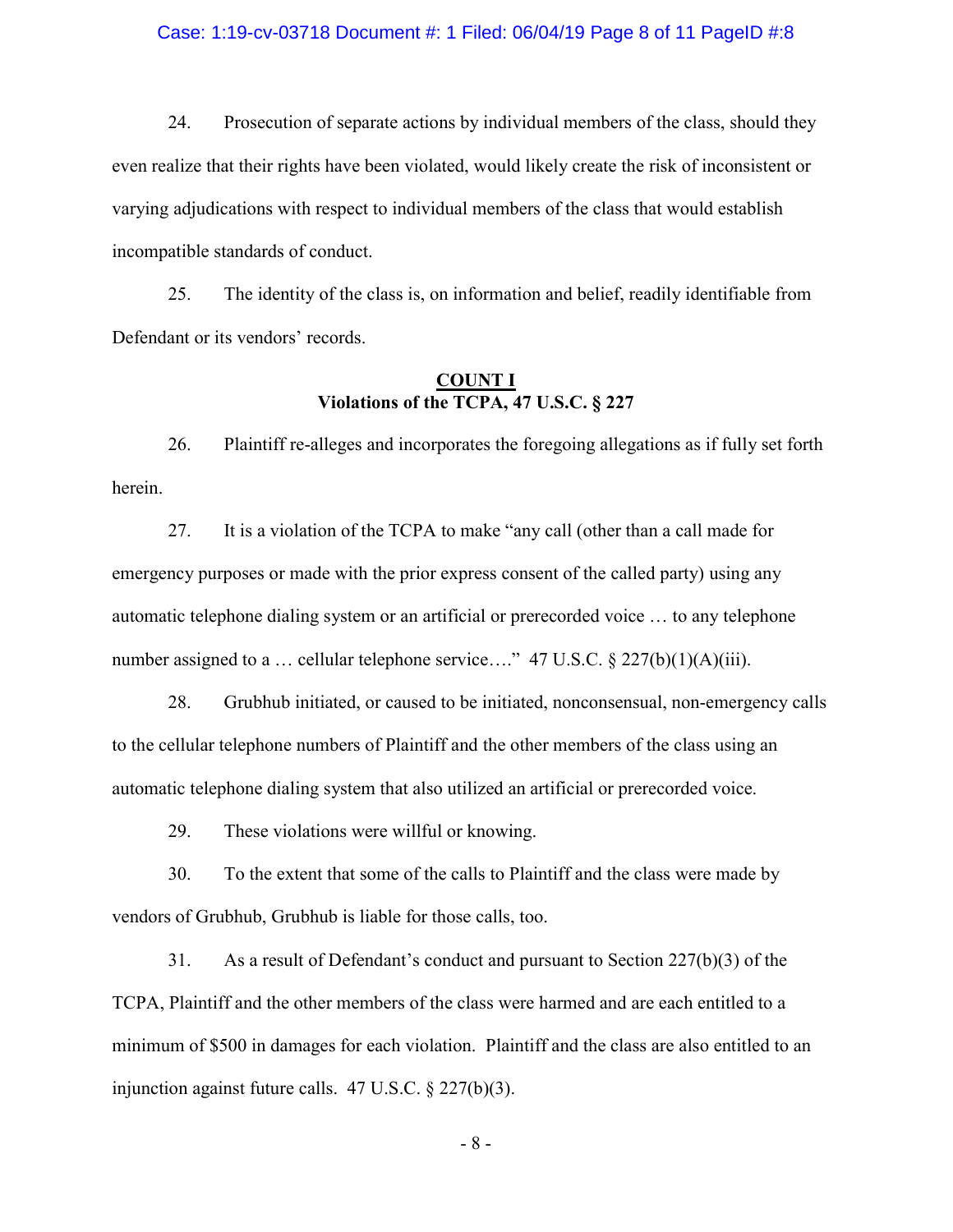#### Case: 1:19-cv-03718 Document #: 1 Filed: 06/04/19 Page 9 of 11 PageID #:9

32. Because Grubhub knew or should have known that Plaintiff and the other members of the class had not given prior express consent to receive its automated calls to their cell phones—and/or willfully caused automated calls to be made to the cell phones of Plaintiff and the other members of the class without prior express consent—the Court should treble the amount of statutory damages available to Plaintiff and the other members of the class, pursuant to Section 227(b)(3) of the TCPA.

 WHEREFORE, Plaintiff Donna Marshall, individually and on behalf of the class, respectfully requests that the Court enter judgment against Defendant for:

- A. Certification of the class as alleged herein;
- B. A declaration that Grubhub violated the TCPA as to Plaintiff and the class;
- C. Damages, pursuant to  $47$  U.S.C.  $\S$   $227(b)(3)$ ;
- D. Injunctive relief, pursuant to 47 U.S.C. § 227(b)(3), aimed at preventing TCPA violations in the future, including:
	- 1. Requiring Grubhub to hire a Court-approved, independent auditing company to (a) investigate all allegations of TCPA violations, and (b) audit no less than 10% of its outbound calls to ensure that Grubhub had consent and that the consumer had not previously asked that calls stop, and (c) report the results of the above investigations to the Court and Plaintiff's counsel on a quarterly basis.
	- 2. Requiring Grubhub to include an automated IVR opt-out mechanism at the beginning of any and all prerecorded-voice calls;
- E. Attorneys' fees and costs, as permitted by law; and

- 9 -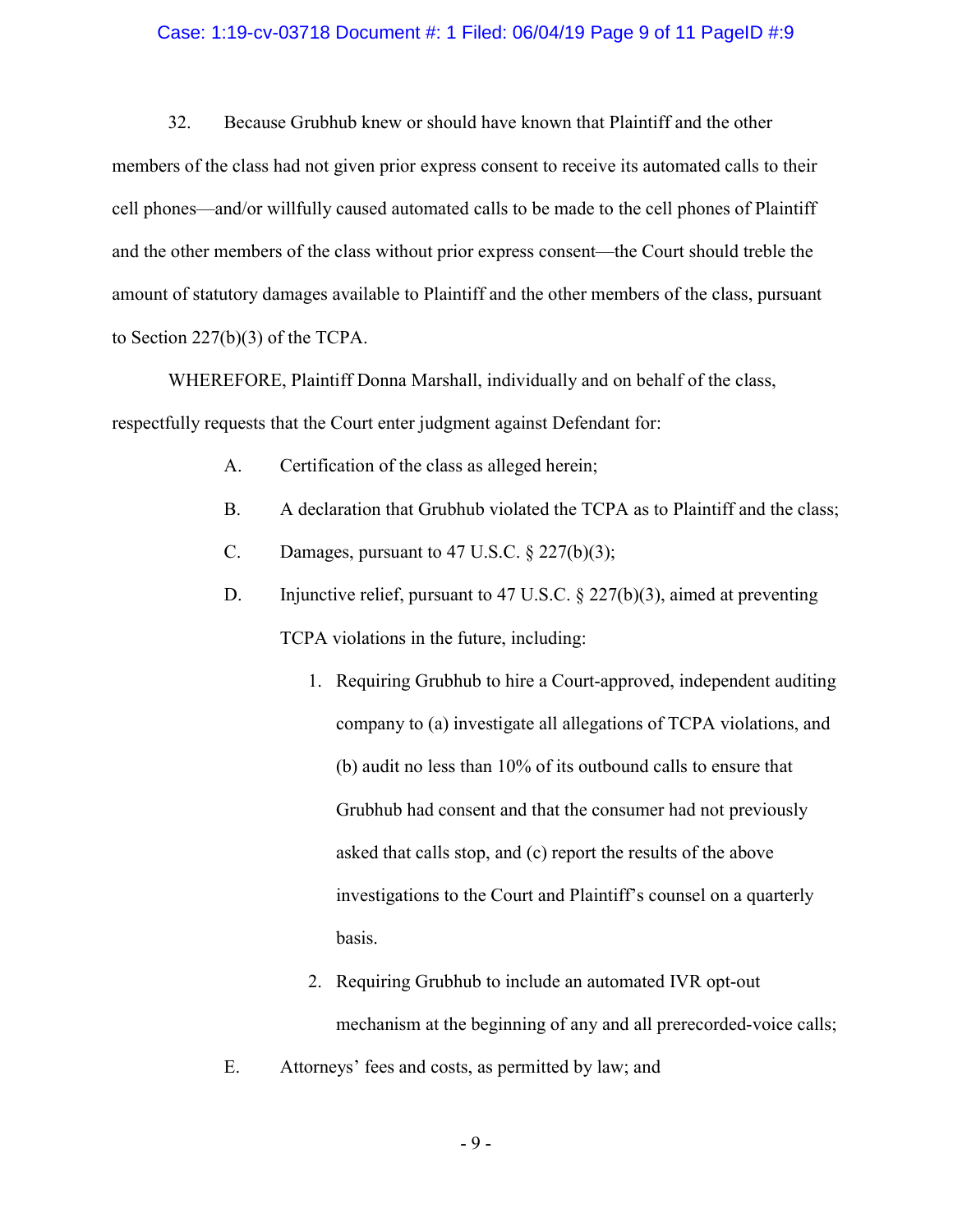F. Such other or further relief as the Court deems just and proper.

# JURY DEMAND

Plaintiff requests a trial by jury on all claims that can be so tried.

Respectfully submitted,

Dated: June 4, 2019 DONNA MARSHALL, individually and on behalf of others similarly situated

By: /s/ Alexander H. Burke

Alexander H. Burke Email: aburke@burkelawllc.com Daniel J. Marovitch Email: dmarovitch@burkelawllc.com BURKE LAW OFFICES, LLC 155 N. Michigan Ave., Suite 9020 Chicago, IL 60601 Telephone: (312) 729-5288

James M. Feagle Email: jfeagle@skaarandfeagle.com Clifton Dorsen (pro hac vice pending) Email: cdorsen@skaarandfeagle.com SKAAR & FEAGLE, LLP 2374 Main Street, Suite B Tucker, GA 30084 Telephone: (404) 373-1970

Justin T. Holcombe (pro hac vice pending) Email: jholcombe@skaarandfeagle.com Kris K. Skaar (*pro hac vice* pending) Email: kskaar@skaarandfeagle.com SKAAR & FEAGLE, LLP 133 Mirramont Lake Drive Woodstock, GA 30189 Telephone: (770) 427-5600

Counsel for Plaintiff